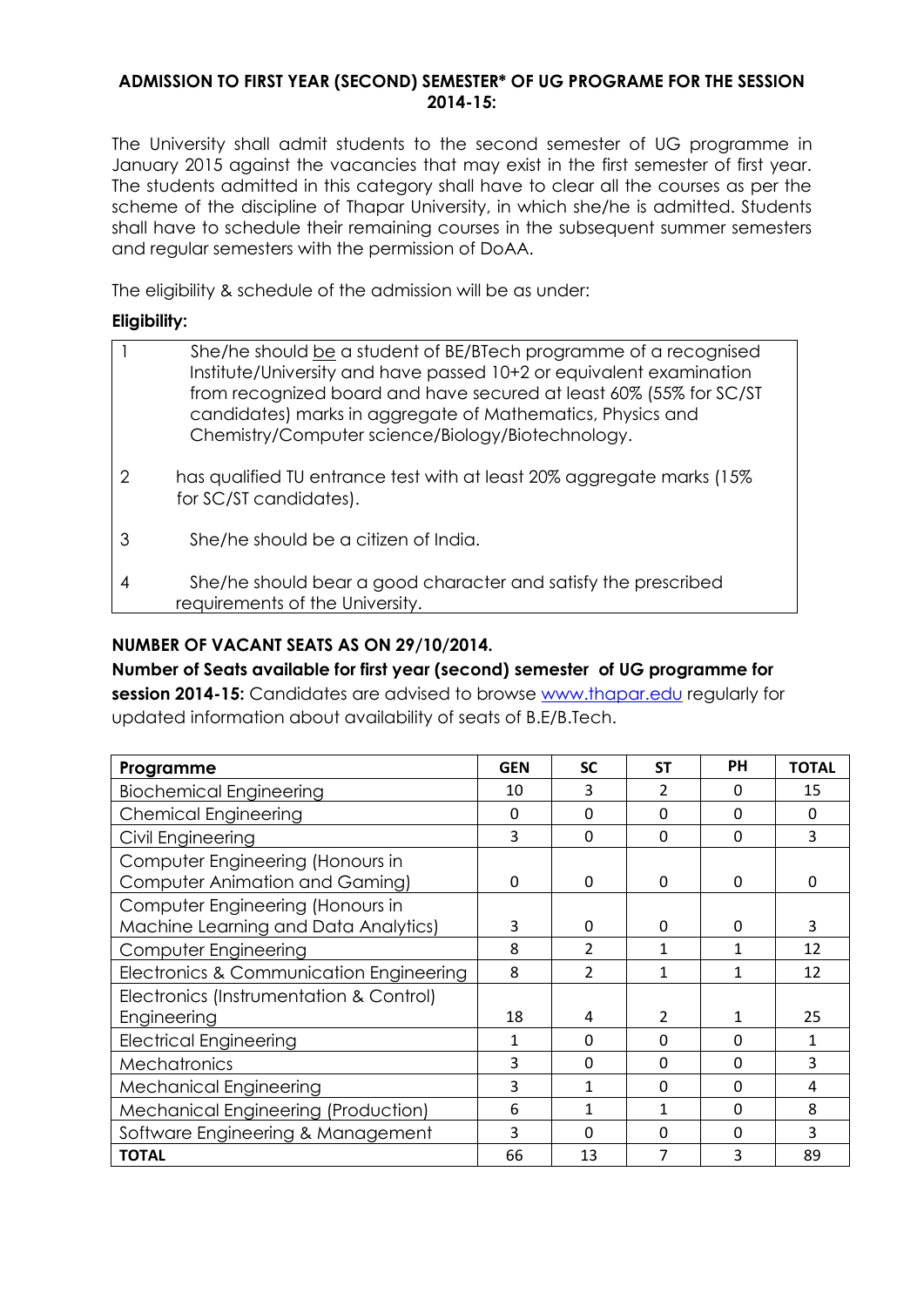## **Schedule of the admissions:**

Availability of the forms and a series are available at www.thapar.edu Last date of receipt of application forms December 1, 2014 Online Entrance Test December 19-21, 2014 Declaration of the merit list **Islamic Contract Contract Contract Contract Contract Contract Contract Contract Contract Contract Contract Contract Contract Contract Contract Contract Contract Contract Contract Contract Con** Counseling for admission & deposit of fee January 6, 2015 Commencement of classes January 7, 2015

**Venue for counselling**: Thapar University, Patiala.

# **Note: 1) No separate letter for Counselling shall be issued. 2) University reserves the right to make these admissions.**

## **Admission Procedure:**

- Only those candidates shall be considered who shall apply on the prescribed application form on or before the last date.
- The admission shall be made on the basis of merit of entrance test to be conducted by Thapar University.
- Candidate is required to pay tuition fee and other dues at the time of admission.
- There will be only one counselling.
- Candidate leaving after taking admission shall be refunded Caution Money and alumni fee only.
- The number of seats available for admission shall be available on our website [www.thapar.edu](http://www.thapar.edu/) w.e.f. October 15, 2014. 15% seats shall be reserved for SC, 7.5% seats for ST category and 3% for physically handicapped category. In case, any seat in reserved category remains vacant, the same shall be converted to the General Category.
- Candidate should bring all the documents in original at the time of Counselling.
- In case, a student of first year of Thapar University gets a seat under this scheme then the seat vacated by such candidate shall be offered to other candidates in the merit list.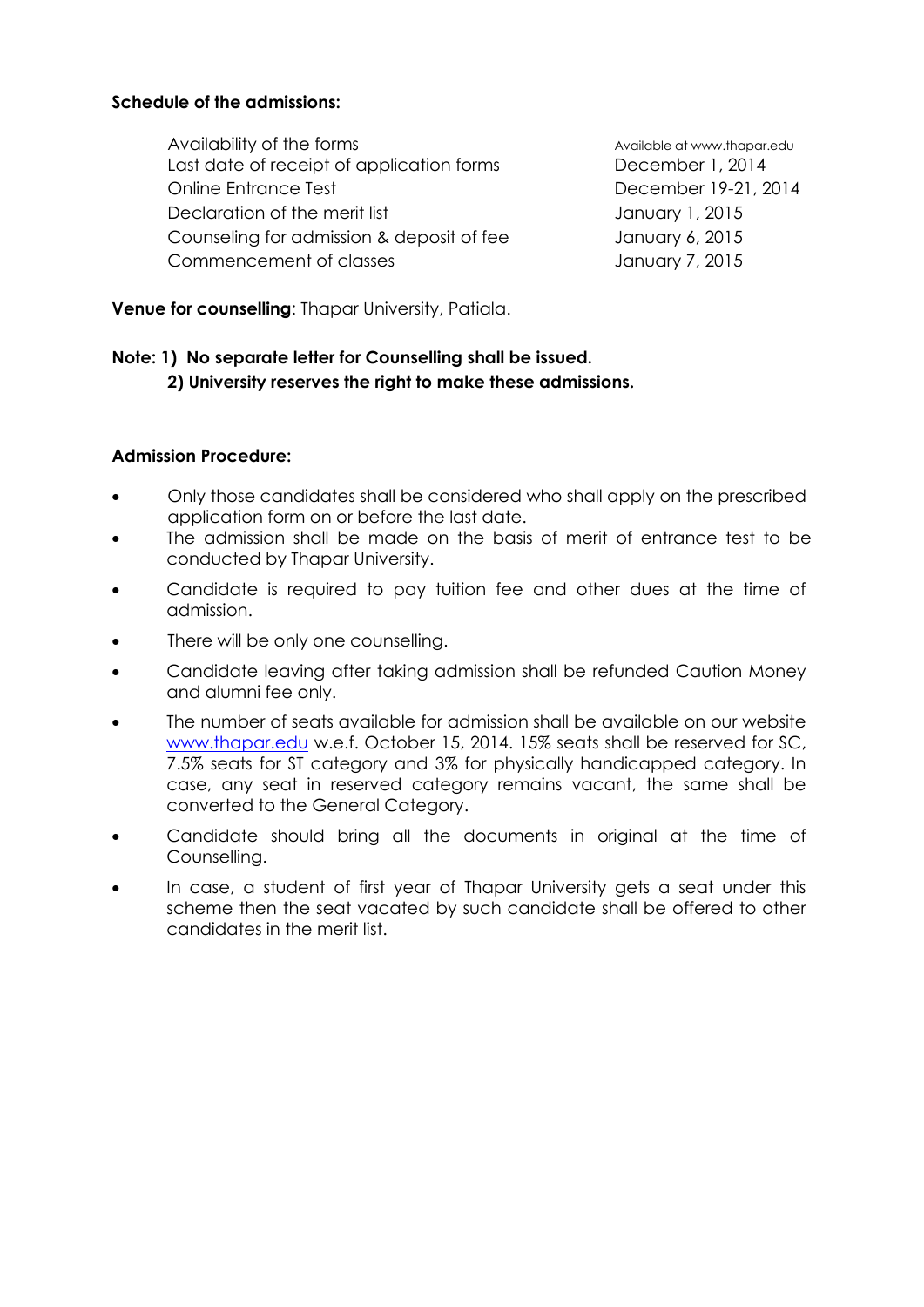# **GENERAL INFORMATION REGARDING BE/BTECH-DECEMBER 2014 ADMISSIONS INCLUDING ENTRANCE TEST SYLLABUS**

**Structure of the Entrance Test**: It will be of 3 hours duration and shall contain 150 Objective/Multiplie choice questions of 1 mark each. 1/4 mark shall be deducted for every wrong answer.:

| Compulsory subjects                |                                   | Number of Questions |  |  |  |
|------------------------------------|-----------------------------------|---------------------|--|--|--|
|                                    | English                           | 20                  |  |  |  |
| $\overline{2}$                     | <b>Mathematics</b>                | 20                  |  |  |  |
| 3                                  | Physics                           | 20                  |  |  |  |
| 4                                  | Chemistry                         | 20                  |  |  |  |
| Any two from following (S.No 5-7)  |                                   |                     |  |  |  |
| 5                                  | Solid Mechanics                   | 20                  |  |  |  |
| 6                                  | Computer Programming              | 20                  |  |  |  |
|                                    | Electrical and Electronic Science | 20                  |  |  |  |
| Any two from following (S.No 8-10) |                                   |                     |  |  |  |
| 8                                  | <b>Engineering Graphics</b>       | 15                  |  |  |  |
| 9                                  | Thermodynamics                    | 15                  |  |  |  |
| 10                                 | <b>Manufacturing Process</b>      | 15                  |  |  |  |
|                                    | TOTAL                             | 150                 |  |  |  |

# **ENGLISH**

**Communicative grammar-**Spotting errors related to nouns, pronouns, adjective and adverbs. Changing voice from active to passive and Passive to Active. Idioms and phrases; Words often confused; One word substitutes; Formation of words (suffixes, prefixes and derivatives)

**Written English-** Types of writing (narrative, expository, analytical, descriptive); Structure of a paragraph; Fundamentals of letter writing.

**Reading Skills -Process of reading; Various types of reading skills; Strategies to** become an effective reader.

**Speaking and Listening Skills-**Elements of an effective talk; Oral presentations and designing & using audio visual aids; Process of listening; Recognition of barriers to listening; Developing good listening skills; Role of non verbal cues in speaking and listening.

# **Physics**

**Electromagnetic Waves:** Introduction, Maxwell's equations in differential and integral forms, Concept of displacement current, Electromagnetic wave equations for free space, Conducting and dielectric medium, Poynting theorem, Concept of wave guides.

Light Waves: Interference: thin films, wedge-shaped films, non-reflecting films, Newton rings, Michelson interferometer, Diffraction: single, double and multiple slits, Dispersive and resolving powers. Polarization, its production, and detection.

**Quantum Mechanics:** Origin of quantum hypothesis, de-Broglie hypothesis of matter waves, Uncertainity principle, Wave function and wave mechanics, Schrodinger equation: steady state form, Quantum mechanical operators,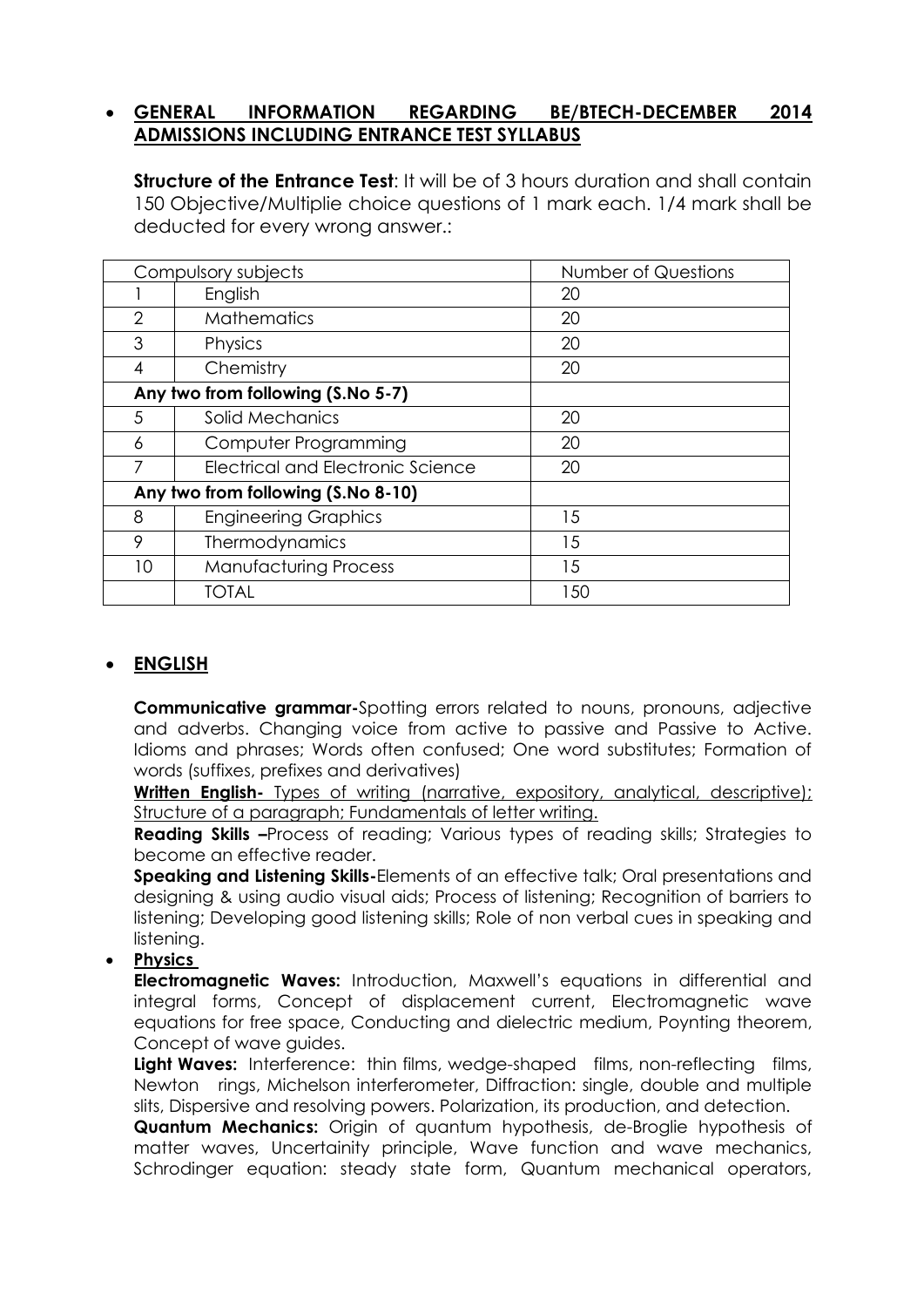Expectation value, One dimensional solutions: zero potential, step potential, potential barrier and potential well.

Laser and Fiber Optics: Basic concepts, Laser properties, Laser systems: ruby, Nd:YAG, He-Ne and semiconductor lasers, Optical fiber, Basic theory, Acceptance angle, Numerical Aperture, Normalised Frequency, Mode of propagating ; materials dispersion and pulse dispersion in optical fiber; fiber connectors, splicers and couplers; application of optical fiber.

**Magnetic Materials and superconductivity:** Classification of magnetic materials, Types of magnetism, Magnetic anisotropy and magnetostriction, Magnetic domain, Hard and soft magnetic materials, Ferrites and their applications, Basic ideas of superconductivity, Type I and Type –II superconductors and their applications.

#### **Chemistry**

**Water and its treatment:** Specifications of water for different uses, Water for domestic uses, Different methods of water softening, Boiler feed water, Desalination of water

**Electrochemistry:** Migration of ions, Transference number, Diffusion and ionic mobility, Debye Huckel theory; Types of electrodes, Concentration cells with and without transference, Potentiometric titirations and conductometric titrations.

**Phase Rule:** Definitions of terms, Derivation of phase rule, One component and two component systems.

**Polymers:** Basic concepts, Classification and industrial application.

**Spectroscopic Techniques:** Law of absorption of light, Limitations and applications of Beer's law, Grotthus-Draper Law, Stark Einstein Law; Jablonski diagram, Types of molecular spectra, Introduction to atomic spectroscopy, Principle and applications of atomic absorption spectroscopy, UV/VIS, IR and NMR spectroscopy

**Corrosion and its prevention:** Corrosion, Different types of corrosion, Prevention of corrosion

## **MATHEMATICS**

**Applications of derivatives**: Mean value theorems and their geometrical interpretation, Cartesian graphing using first and second order derivatives, polar curves, Polar equations for conic sections. Differential calculus of functions of several variables with applications, directional derivative, homogeneous functions and Euler's theorem, Jacobians, maxima and minima of functions of two variables .

**Integral Calculus**: Fundamental theorem of integral calculus applications of definite integral to area and arc length. Double and triple integration , and their applications to areas and volumes.

**Vector Calculus**: Differentiation and integration of vector valued functions, velocity, acceleration, tangent, principle normal and binormal vectors, Curvature and Torsion.,Gradient, Divergence and Curl. Line integrals, Work, Circulation and Flux. Green's theorem in Plane

**Infinite Series**: Introduction to sequences and Infinite series, Tests for convergence/divergence. Alternating series, Absolute convergence , conditional convergence, power series and its convergence.

**Matrices**: Rank and inverse of a matrix, Solution of linear system of equations.

**Complex Numbers**: De'Moivre's theorem and its applications.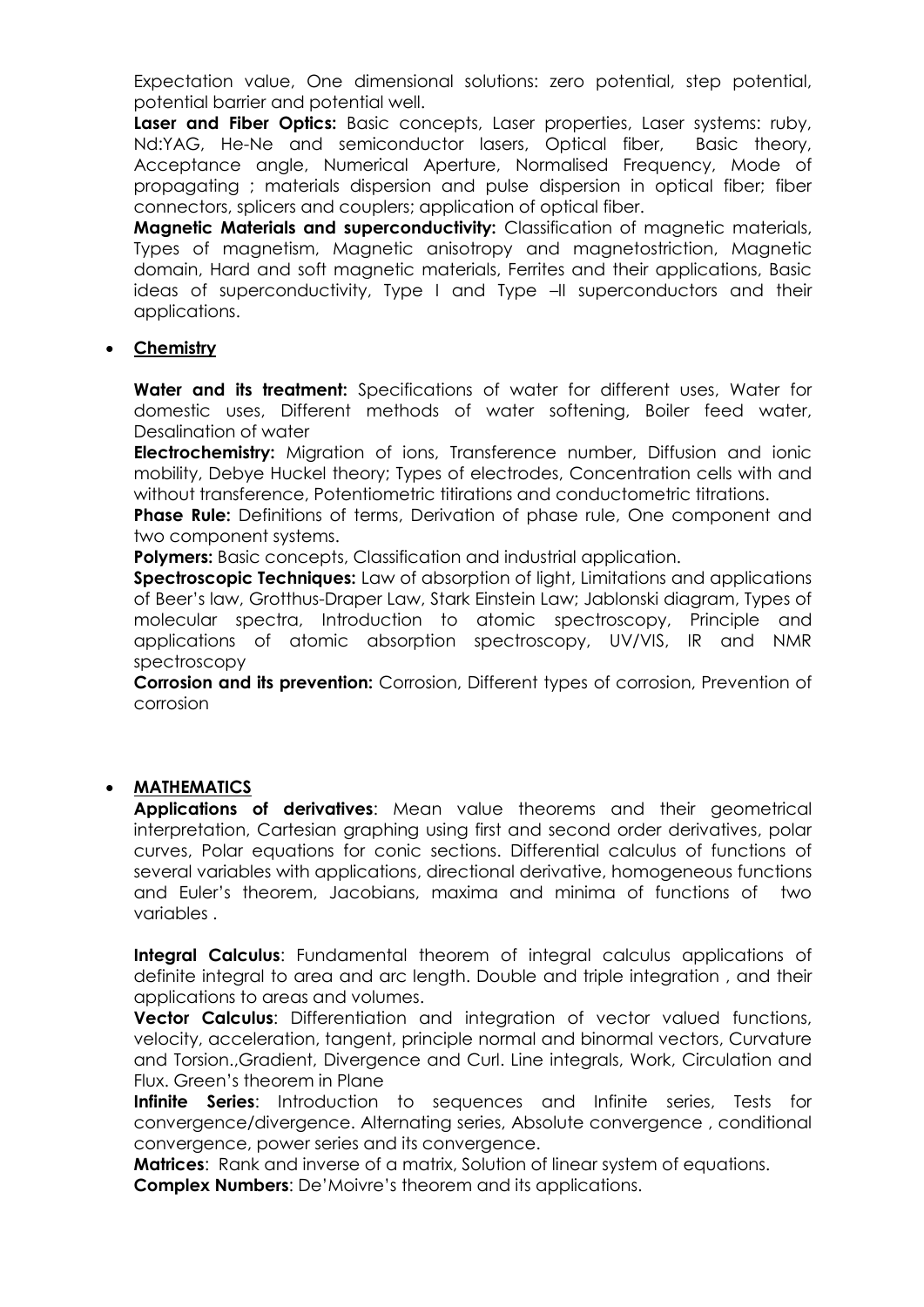# **SOLID MECHANICS**

**Review of Engineering Mechanics**: Concept of force, representation and resolution of forces, free body diagrams, analysis of Pin jointed plane trusses.

**Simple Stresses and Strains:** Stress-strain curves for elastic materials, axial stress and strain, Hookes' law, Young's modulus of elasticity, Bulk modulus of rigidity and Poisson's ratio, relationship between elastic constants, thermal stresses, principal planes and stresses.

**Torsion:** Concept of shear strain, Torsion of circular and hollow shafts, power transmitted.

**Bending Moment and Shear force Diagrams**: Types of beams, supports and loadings, sign conventions, relationship between load, shear force and bending moment, graphical plots of Shear Force and Bending Moments.

**Bending and shear Stresses**: Theory of simple bending, determination of stresses in simple and built -up sections, flitched beams, variation of shear stress across the depth of various beam sections

## **COMPUTER PROGRAMMING**

Introductory Concepts : Elements of Computer Processing, Basic Concepts of Hardware and Software, Problem solving with Algorithms and Flowchart, Types of Programming Languages, Basic DOS and Linux Commands.

C Programming Concepts and Operators, Hierarchy of operators, Header files, Data input and output, Control statements: loops and Decision statements, Preprocessor directives, Storage classes, Array, Strings, Structures, Union, Enumerations, Functions, Fundamentals of pointers, File Handling in C, Command line arguments.

# **ELECTRICAL AND ELECTRONIC SCIENCE**

Basic electrical quantities, electric circuit elements and their V-I relations, KCL, KVL, Ohm's law, combination of circuit elements, temperature dependency of resistance.

Mesh and Nodal Analysis, Star-Delta Transformation, Superposition theorem, Thevenin's and Norton's theorems, Maximum power transfer theorem, Transient (step) response of RL and RC series circuits.

Concept of Phasor, sinusoidal steady state response of RL, RC & RLC series and parallel circuits, power and power factors, resonance in series and parallel circuits, bandwidth, loss tangent and quality factor.

Concepts of magnetic circuits, analogy of magnetic circuit with electric circuit, B-H curve, ampere-turn calculation, constructional features and operating principle of single phase transformer and DC machine, characteristics and applications of DC motor.

Diode applications and characteristics, transistor operating modes and characteristics in various configurations, colour coding of low power resistors.

## **ENGINEERING GRAPHICS**

Introduction and use of drafting tools, Lettering, Dimensions and standards, Projection systems, Orthographic projection of points and lines on reference planes, Auxiliary planes and their applications, Projection of surfaces, Projection and sections of solids, Intersection of solids, Development of surfaces,